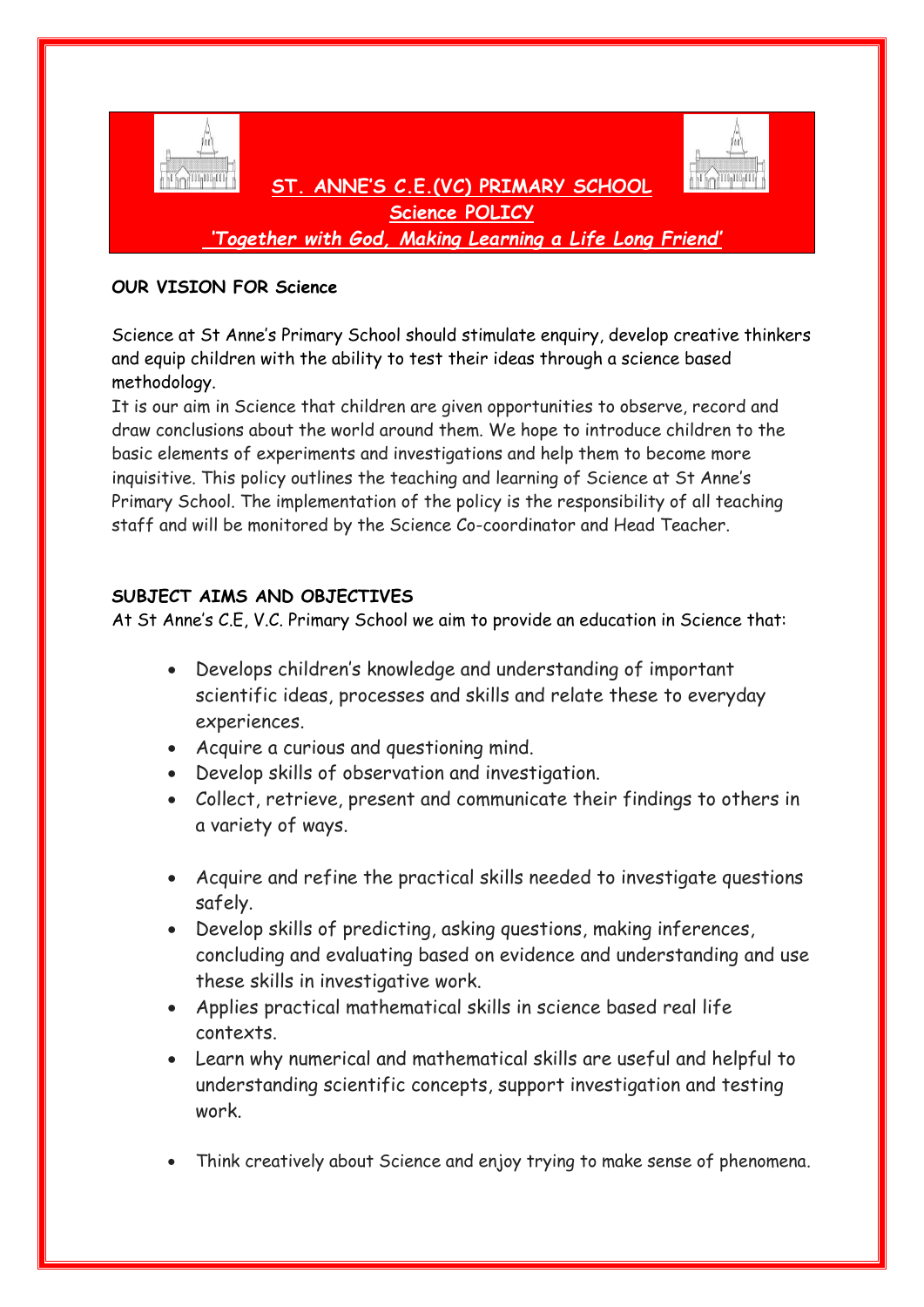- Develop language skills through talking about their science work and presenting their own ideas using sustained and systematic writing of different kinds.
- Use scientific and mathematical language including technical vocabulary and conventions and draw diagrams and charts to communicate scientific ideas.
- Read non-fiction and extract information from sources such as reference books, CD-ROMs or the Internet.
- Work with others, listening to their ideas and treating these with respect.
- Develop respect for evidence and evaluate critically ideas, which may not fit evidence available.
- Develop a respect for the environment and living things and for their own health and safety.

# **SUBJECT LEADER**

The member of staff responsible for leading Science at St Anne's is Mr Anthony Jones.

# **TEACHING APPROACHES**

The school uses a variety of teaching and learning styles in science lessons through teaching, independent research and practical investigation. Our principal aim is to develop the children's knowledge, skills and understanding. Children are encouraged to develop their own questions about the world around them and test them.

We recognise the fact that we have children of differing ability in all our classes, and we provide suitable learning opportunities for all children by matching the challenge of the task to the ability of the child. We achieve this through a range of strategies:

- setting tasks that are open-ended and can have a variety of responses;
- setting tasks of increasing difficulty, where not all children complete all tasks;
- providing a range of challenges with different resources;
- having more adults support the work of individual children or small groups.

We celebrate children's work through classroom displays, exemplar files, sharing work and locally within the community.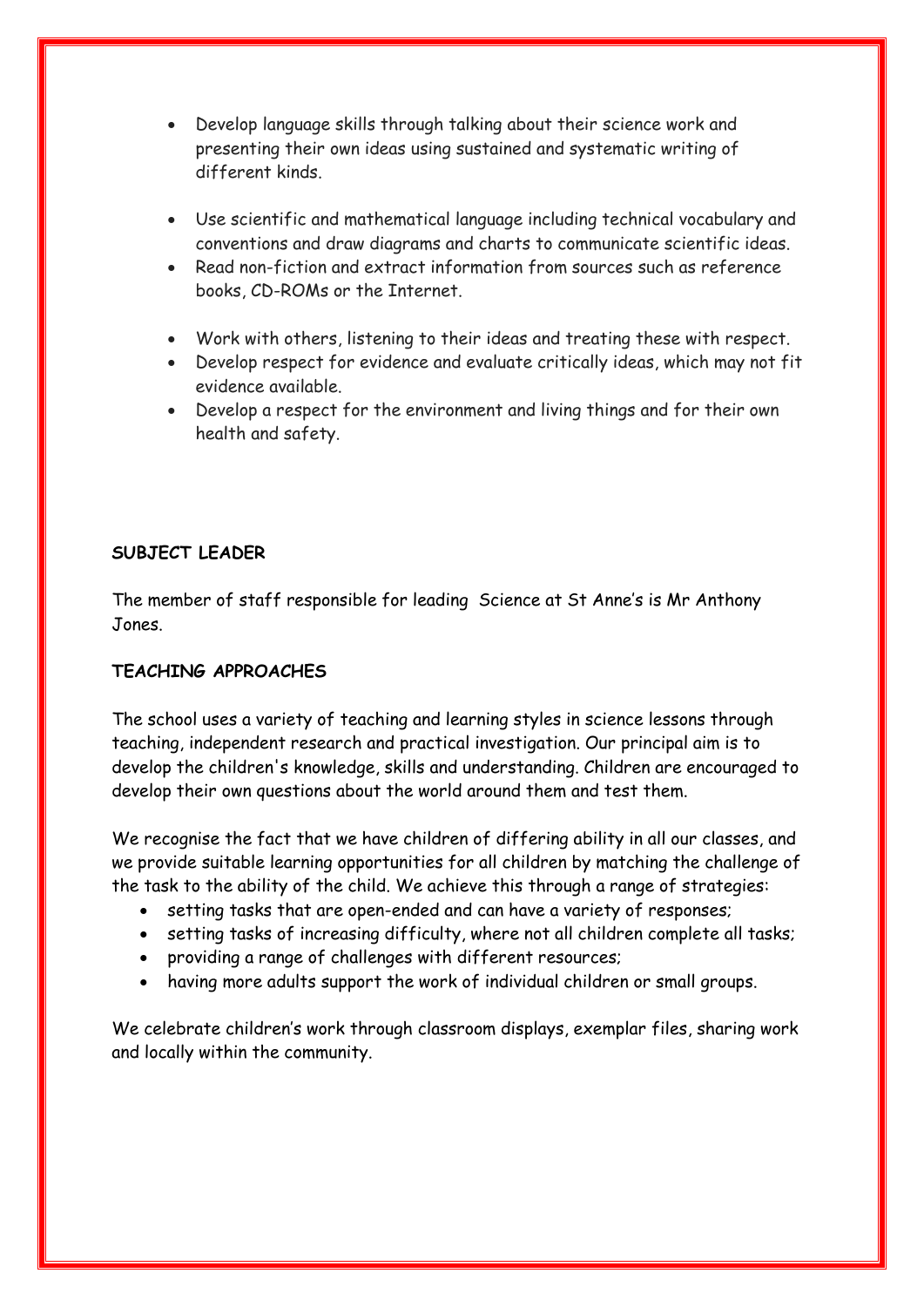# **PLANNING**

Science is a core subject in the National Curriculum and we implement the statutory requirements of the Science Curriculum.

The Programme of Study for science forms our long-term plan and details what is to be taught in each year group. These plans define what we teach, and ensure an appropriate balance and distribution of work across each year and ability group.

Class teachers are responsible for short term plans. There is no specific format for these plans, but they should include specific learning objectives for each lesson, and give details of how the lessons are to be taught as well as the role of the teacher and teaching assistants within each lesson. The class teacher keeps these individual plans and passes a copy on to the other adults who work with the children.

# **CONTRIBUTION OF SCIENCE TO THE DEVELOPMENT OF SMSC EDUCATION**

The teaching of Science offers opportunities to support the social development of our children through the way we expect them to work with each other in lessons. Groupings allow children to work together, and give them the chance to discuss their ideas and feelings about their own work and the work of others. Their work in general helps them to develop a respect for the abilities of other children, and encourages them to collaborate and cooperate across a range of activities and experiences. The children learn to respect and work with each other and with adults, thus developing a better understanding of themselves. It is hoped that the teaching of the Science curriculum will also encourage them to develop ability to approach any problem in a logical way.

## **INCLUSION**

At our school, we teach Science to all children, whatever their ability and individual needs. Science forms part of the school curriculum policy to provide a broad and balanced education to all children. Through our Science teaching, we provide learning opportunities that enable all pupils to make good progress. We strive hard to meet the needs of those pupils with special educational needs, those with disabilities, those with special gifts and talents, and those learning Science as an additional language, and we take all reasonable steps to achieve this. For further details, see separate policies: Special Educational Needs; Disability Discrimination. When progress falls significantly outside the expected range, the child may have special educational needs. Our assessment process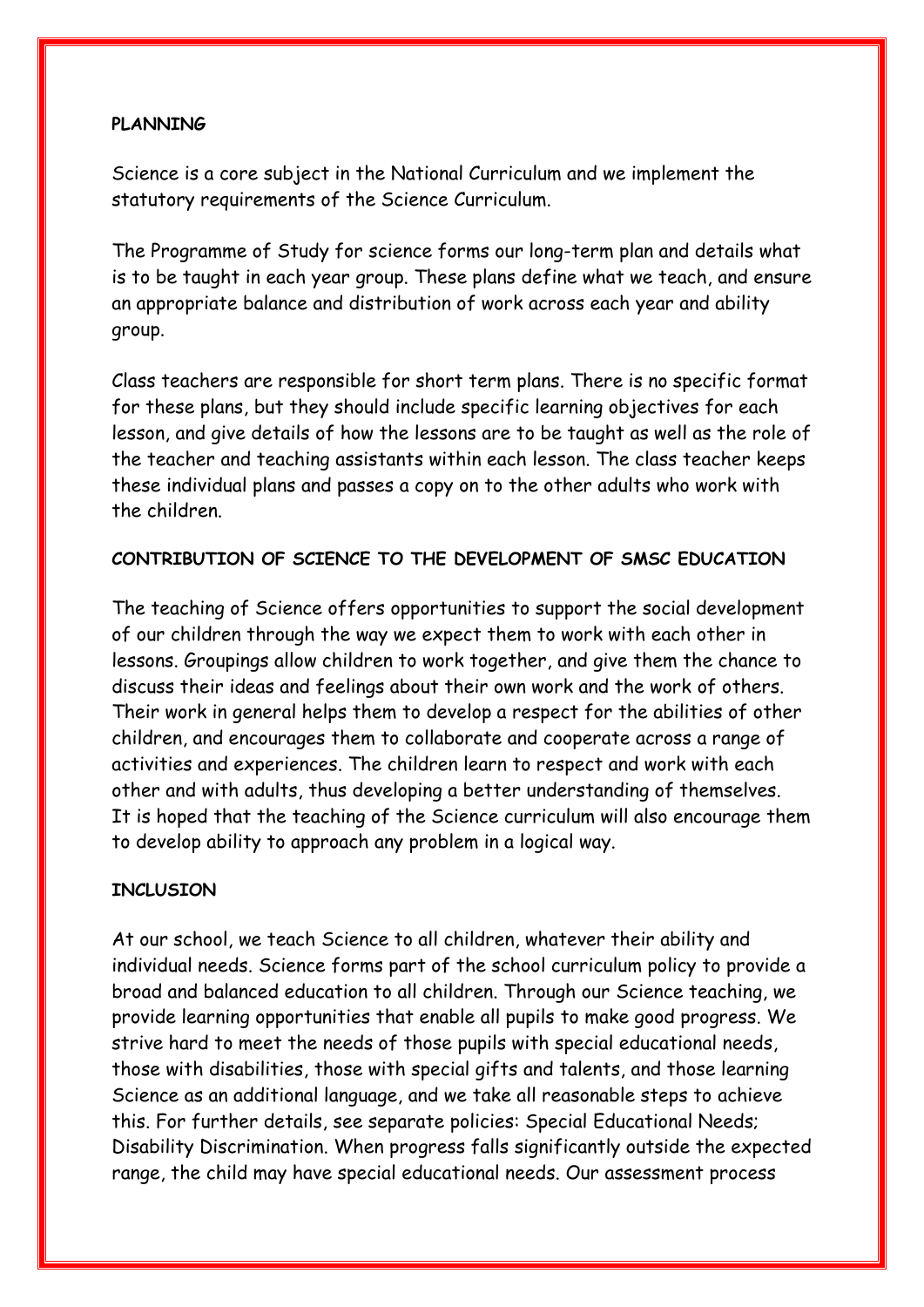looks at a range of factors – classroom organisation, teaching materials, teaching style and differentiation – so that we can take some additional or different action to enable the child to learn more effectively.

#### **ASSESSMENT AND RECORDING**

Children demonstrate their ability in Science in a variety of different ways. Younger children might develop the understanding of their world through an activity linked to good health, through making a healthy snack, whilst older pupils may ask a relevant scientific question, plan an investigation, carry it out and write up their findings while evaluating their methodology. On completion of a piece of work, the teacher assesses the work and uses this information to plan for future learning. Written or verbal feedback is given to the child to help guide his or her progress. Older children are encouraged to make judgements about how they can improve their own work.

At the end of a unit of work, s/he makes a summary judgement about the work of each pupil in relation to the National Curriculum. We use these grades as the basis for assessing the progress of each child, and we pass this information on to the next teacher at the end of the year.

The information is to be recorded on the staff computer based assessment system on an excel spreadsheet that relates to year based objectives.

The subject lead also creates an exemplar folder of photographs which demonstrates class trips, visiting speakers, activities and practical experiences.

## **RESOURCES**

The following resources are used within the teaching of Science across the school:

- A computer based shared system that contains support materials for the purpose of planning, assessment and metal starter activities.
- Tig-tag world ( On-line service that provides a range of stimulating ideas, planning and other visual resources)
- Rising Star text base planning and activity resources specific to year groups.
- A range of physical resources are available within a dedicated store room. These are to be used to support a stimulating learning experience during lessons and for the purpose of topic displays.
- Other older supporting texts/schemes can also be used to support the delivery of science where relevant.